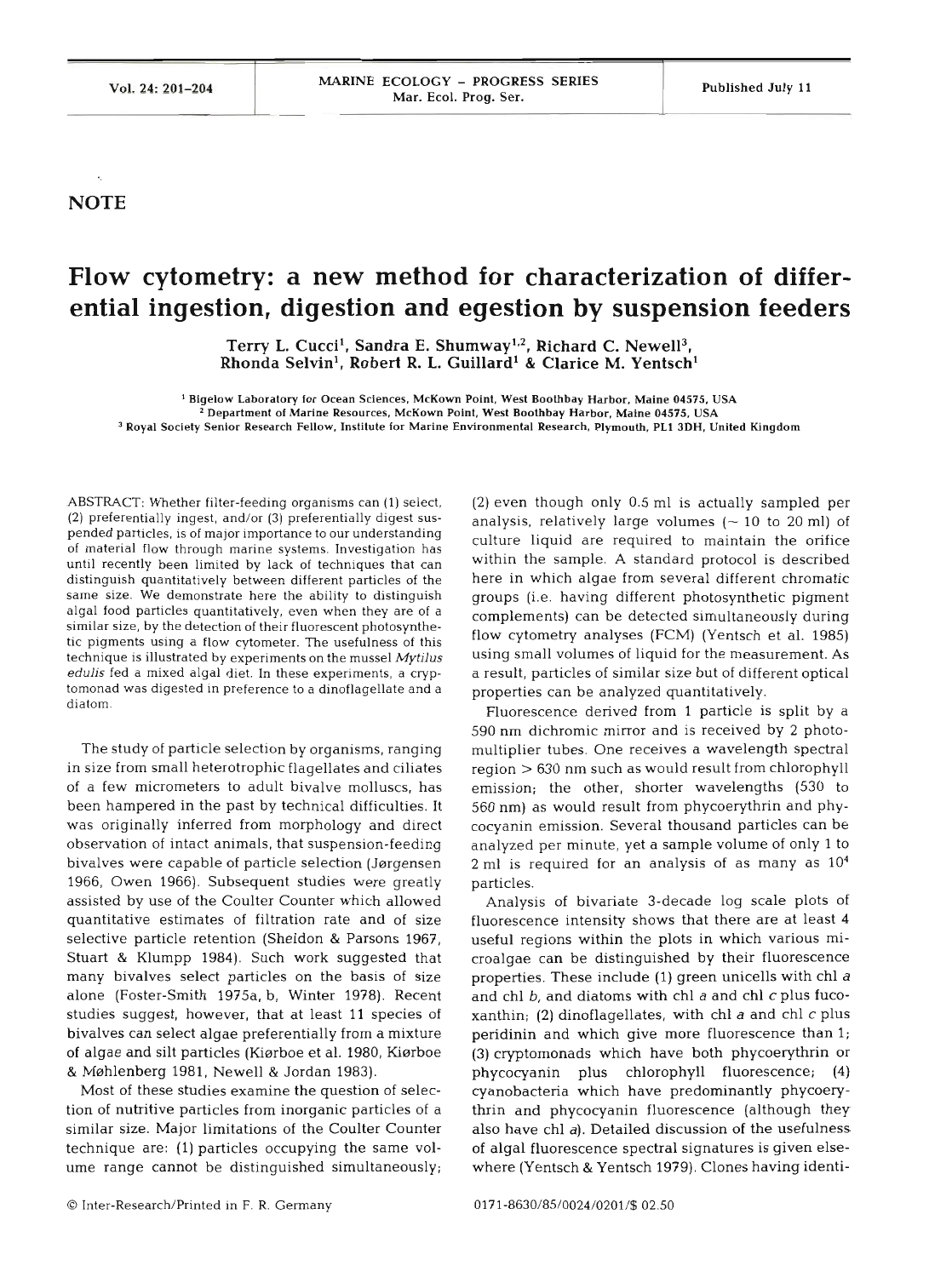cal fluorescence spectra and intensity responses cannot be utilized simultaneously. In addition, bacteria can be stained and incorporated into mixed-resource grazing experiments.

Mytilus edulis from the same spatfall and of approximately 60 mm shell length were maintained at 8°C in running seawater at West Boothbay Harbor. They were held in  $0.7 \mu m$  filtered seawater for 24 h prior to use to purge their digestive tracts, and were then placed in 3 1 glass vessels with 2 1 of algal culture mixtures. Control algal cultures were left without mussels to correct for algal cell division during the course of the experiment. Clonal phytoplankton cultures were grown at 15 'C under a 14/10 h light-dark cycle on **F/2** medium. Three clones were equally mixed to obtain a final cell density approximating natural phytoplankton levels of 104 cells  $ml^{-1}$  and were analyzed in a Coulter EPICS V Flow Cytometer/Sorter with a single argon ion 5 W laser using an excitation wavelength of 514 nm with a power of 1,000 mW. The events (number of cells) registered met gate criteria based on red fluorescence (chlorophyll), therefore only algal cells were analyzed. Based solely on pigment fluorescence intensity, a total of 10,000 cells were analyzed for each sample, with the total number partitioned among the 3 clones. All bivariate histograms are on the same scale and show number of events (cells analyzed) plotted with increasing relative phycoerythrin fluorescence (X-axis) and increasing relative chlorophyll fluorescence (Y-axis).

A major advantage of the FCM approach is the ability to distinguish between cells of nearly equal dimensions. This is shown in the experimental results summarized in Fig. **1.** Three different species were presented to mussels. These were the spindle-shaped diatom Phaeodactylum tricornutum (clone Phaeo), which is ca 2.5 to 3.5  $\times$  12 to 23 µm in size; the dinoflagellate Prorocentrum sp. (clone Exuv.), ca 5 to

 $6.15 \times 8.75$  to  $12.5 \times 15 \mu m$ ; and the cryptomonad flagellate Chroomonas salina (clone *3C),* 6.25 to  $7.5 \times 8.75$  to 12.5  $\mu$ m.

Fig. 1 shows the relative populations for the 3 components at times zero (A), 15 min control (B), and 15 min experimental (C) vessels. The mean time required to analyze 104 cells from the 15 min experimental vessel was 478 s compared with only 346 s in the control, showing that after 15 min, there were fewer algal cells in suspension within the experimental vessels and, therefore, food was consumed during the experiment. In this and other (unpubl.) experiments there was no differential clearance of cells ranging in size from those used here to cyanobacterial cells (Synechococcus sp.) of ca  $1 \mu m$  size.

An important advantage of the FCM technique is that differential digestion and egestion can be detected. True feces represent material which has been ingested and passed through the gut. Pseudofeces are formed by mussels when filtered particles are consolidated with mucus and rejected prior to ingestion. Examination of feces of mussels in our experiments, using epifluorescence microscopy, showed intact algal cells suggesting that at least some components of the ingested food pass through the gut intact.

After completion of the feeding experiments, mussels were transferred to 2 l vessels containing filtered seawater (0.7  $\mu$ m Gelman glass fiber) and left for 4 h, after which feces were collected. The material was gently sonicated for 1 min and passed through a  $55 \mu m$ Nitex net to remove any remaining clumps prior to FCM analysis. The results of such analyses are summarized in Fig. 2. Cryptomonads were absent from the feces, while the diatom and dinoflagellate evidently passed through the gut without significant digestion. In contrast, while having similar and higher propor-



Fig. 1. Bivariate histogram plots of number of events (cells analyzed) and X = log integrated green fluorescence (LIGFL) (fluorescence due to phycoerythrin) vs Y = log integrated red fluorescence (LIRFL) (fluorescence due to chlorophyll). **Mytilus edulis**  grazing on algal mixture of a diatom (clone Phaeo), a dinoflagellate (Exuv), and a cryptomonad (3C) over 15 min time course. (A) initial; (B) control at 15 min; (C) experiment at 15 min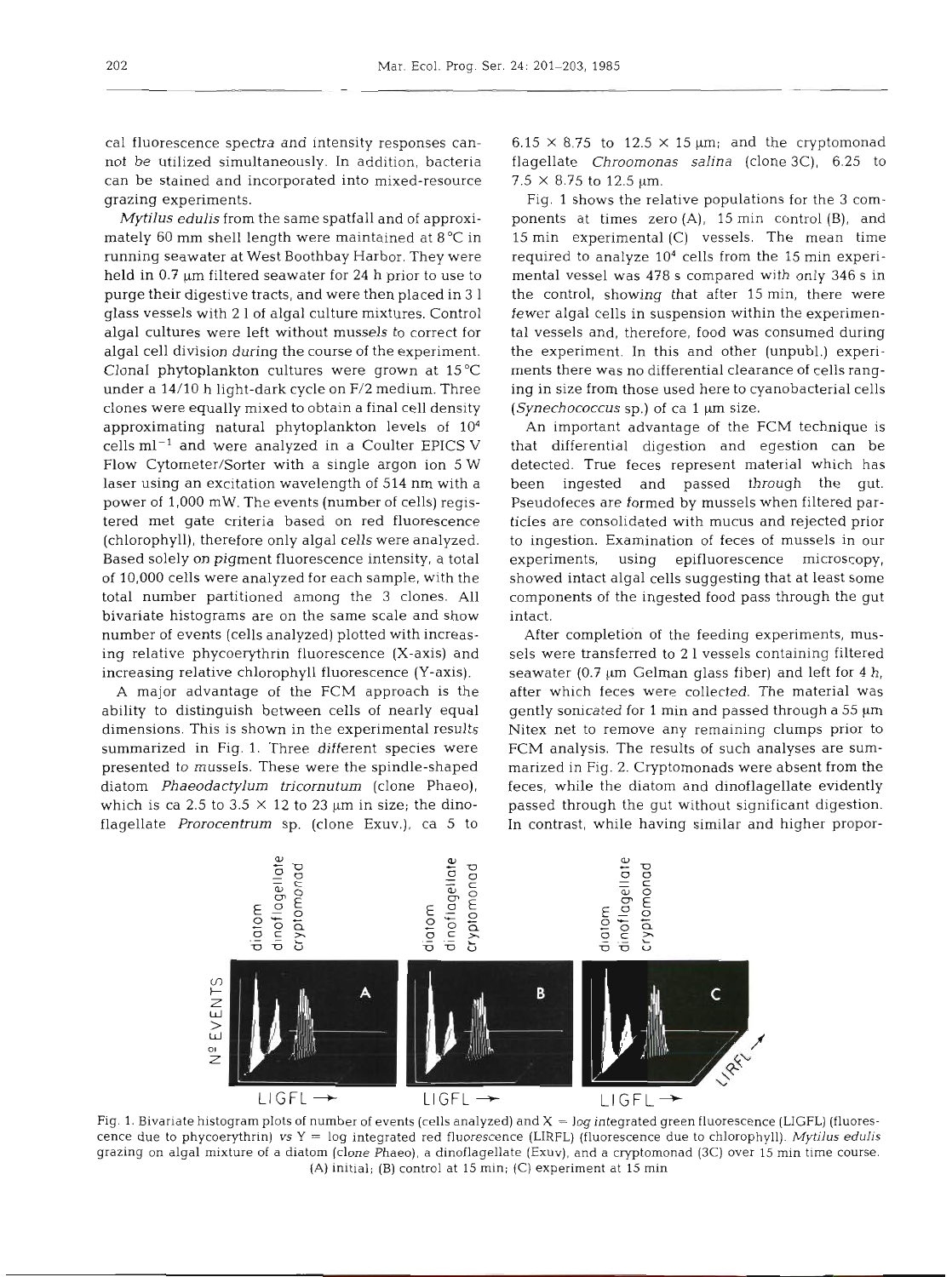tions of the dinoflagellate and diatom, respectively, than the initial algal mixture, the pseudofeces also contained the cryptomonad species.



Fig. 2. Bivariate histogram plots of number of events (cells analyzed) and  $X = log$  integrated green fluorescence (LIGFL)  $vs Y = log$  integrated red fluorescence (LIRFL) of (A) feces and (B) pseudofeces from Mytilus edulis following 15 min feeding on clones Phaeo, Exuv and 3C. In (A) the 10,000 events analyzed are partitioned basically between the diatom

and dinoflagellate, thus the diatom peak is off scale



Fig. 3. Summary of suspension-feeding experiment using clones Phaeo (the diatom Phaeodactlyum tricornutum), Exuv (the dinoflagellate Prorocentrum sp.) and 3C (the cryptomonad Chroomonas salina) as food particles and Mytilus edulis as suspension feeder. Analysis of culture mixtures were run at zero time (n = 5; total  $5.39 \times 10^4$  cells ml<sup>-1</sup>), corresponds to Fig. 1A; 5 min (n = 5; total of  $5.3 \times 10^4$  cells ml<sup>-1</sup>); and 15 min (n = 6; total of  $3.92 \times 10^4$  cells ml<sup>-1</sup>), corresponds to Fig. 1C. The feces  $(n = 4)$  and pseudofeces  $(n = 1)$  were analyzed following egestion subsequent to a 15 min feeding exposure time These correspond to Fig. 2A and B, respectively. Count at time zero is taken as 100 %. Controls remained the same after the 15 min experimental time

The cell numbers obtained by direct cell counts and the relative numbers of cells of each clone obtained by FCM are summarized in Fig. 3. This shows the important distinction between cell clearance, which in this cell size range was similar for the diatom, the dinoflagellate, and the cryptomonad, and the differential absorption or utilization of one component or another of a mixed food supply during passage through the gut.

The complex size overlap presented by natural particles in the sea once limited the scope and design of experiments on the differential utilization of particulate matter. We can now take advantage of fluorescence and light-scatter characteristics of particles to examine differential use by consumer organisms of food resources comprised of groups having similarsized cells with different chromatic signatures. Even bacteria can be used experimentally, provided they have been stained with fluorescent materials prior to use so that bacterial fluorescence can be distinguished from algal fluorescence. Flow cytometry thus presents a potentially manageable, sensitive and unified approach to the study of interrelated problems of particle selection, food preferences, material flow, and marine organisms.

Acknowledgements. We thank Carter Newell at Great Eastern Mussel Farms, Damariscotta, Maine, for mussels. This work was supported in part by NSF grants OCE-82.13567 and NA-82-FA-C-00043, ONR grant N00014-81-C-0043, The Maine Department of Marine Resources and the State of Maine. This is Bigelow Laboratory for Ocean Sciences contribution number 84008.

## LITERATURE CITED

- Foster-Smith. R. L. (1975a). The effect of concentration of suspension and inert material on the assimilation of algae by three bivalves. J. mar. biol. Ass. U.K.  $55: 411-418$
- Foster-Smith, R. L. (1975b). The role of mucus in the mechanism of feeding in three filter-feeding bivalves. Proc. malac Soc. Lond. 41: 571-588
- Jergensen, C. B. (ed.) (1966). Biology of suspension feeding. Pergamon Press, Oxford
- Kiørboe, T., Møhlenberg, F. (1981). Particle selection in suspension-feeding bivalves. Mar. Ecol. Prog. Ser. 5: 291-296
- Kiørboe, T., Møhlenberg, F., Nøhr, O. (1980). Feeding, particle selection and carbon absorption in Mytilus edulis in different mixtures of algae and resuspended bottom material. Ophelia 19: 193-205
- Newell, R. I. E., Jordan, S. J. (1983). Preferential ingestion of organic material by the American oyster Crassostrea virginica. Mar. Ecol. Prog. Ser. 13: 47-53
- Owen, G. (1966). Digestion. In: Wilbur, K., Yonge, C. M. (ed.) Physiology of molluscs. Academic Press, New York, p. 53-96
- Price, H. J., Paffenhofer, G.-A, Strickler, J. R. (1983). Modes of cell capture in calanoid copepods. Limnol. Oceanogr. 28: 116-123